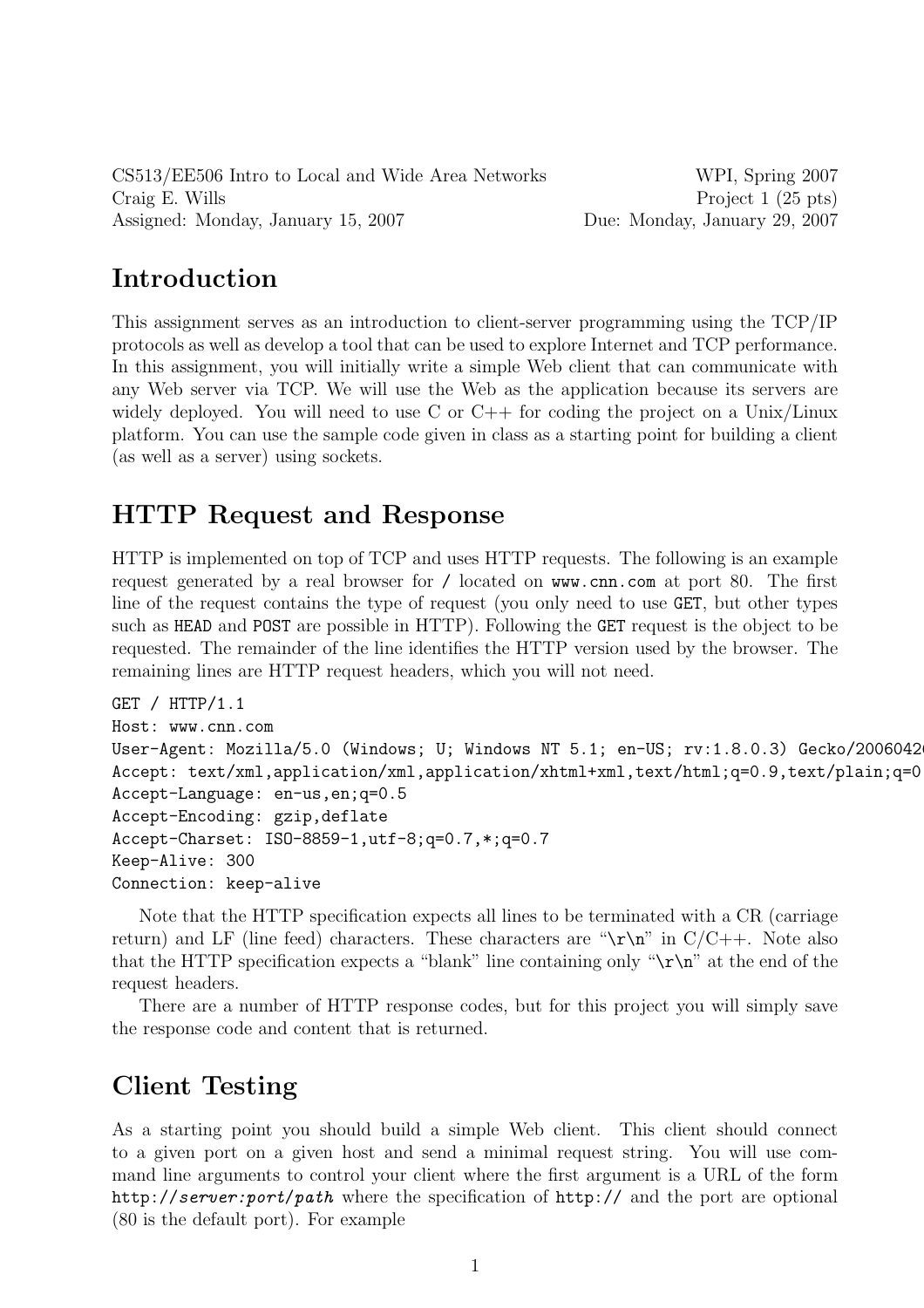#### % webclient www.cnn.com/

can be used to request the object from port 80 on the machine www.cnn.com. Your simple webclient will need to connect to the port and send the **GET** line (ending in  $CR/LF$ ) followed by a blank line with CR/LF. You can use "HTTP/1.0" as the version. Your client should then receive back the response headers and content from the server and save them to the file named webout by default. You should be able to use your Web client with any Web server by sending to the standard Web server port 80. Your program should support the -f option (specified after the URL) allowing an alternate file name to be specified for the output. For example

#### % webclient www.cnn.com/ -f cnn.save

will save the output in the file cnn.save. You should also implement a  $\text{-nf}$  option that causes the output to be read, but not saved in a file. This option is useful in connection with latter parts of the project. Completing the simple client with this functionality is worth 10 out of 25 points for the project.

# TCP Ping

A common measurement performed on the Internet is a "ping" from one host to another to determine the round trip time (RTT) between the two hosts. Unix/Linux systems have a ping command, which uses the ICMP protocol to measure the RTT, but because of security concerns fewer and fewer servers respond to ping requests.

As an alternate approach, you can implement your own version of ping by adding a -ping option to measure the time in your web client to perform the  $TCP \, connect(.)$ . To do so, you need to use the *gettimeofday()* call to determine the time prior to your call to *connect()* and another timing call after the connect has completed. The difference between these two times is an estimate of the RTT. You should print the RTT value in milliseconds (you will have to do conversion from the second and microsecond fields used by  $\varphi(t)$ .

Once you have this option implemented, you should identify ten Web servers from around the U.S. and the world. You should then use the -ping option of your client to make at least 20 measurements for each server. Once you have gathered the data, construct a table listing each server tested along with the minimum, maximum, median and mean ping time measured for each. Include this table in a brief report included with your project. This portion of the project is worth an additional five points.

### TCP Packet Pattern

For the next five points of the project, you will examine the approach used by a TCP connection for transmission of data. The use of this feature is controlled by a -pkt option. When this option is specified, your client should record the time and number of bytes for each read in the main loop of your program. These values should be recorded in an array and not immediately output in order to avoid  $I/O$  during data collection. Use of the  $-pkt$ option should also automatically turn on the -nf option.

Once your program has read all data from the socket and closed it then the program should print out the time and number of bytes for each read. In many cases each read will